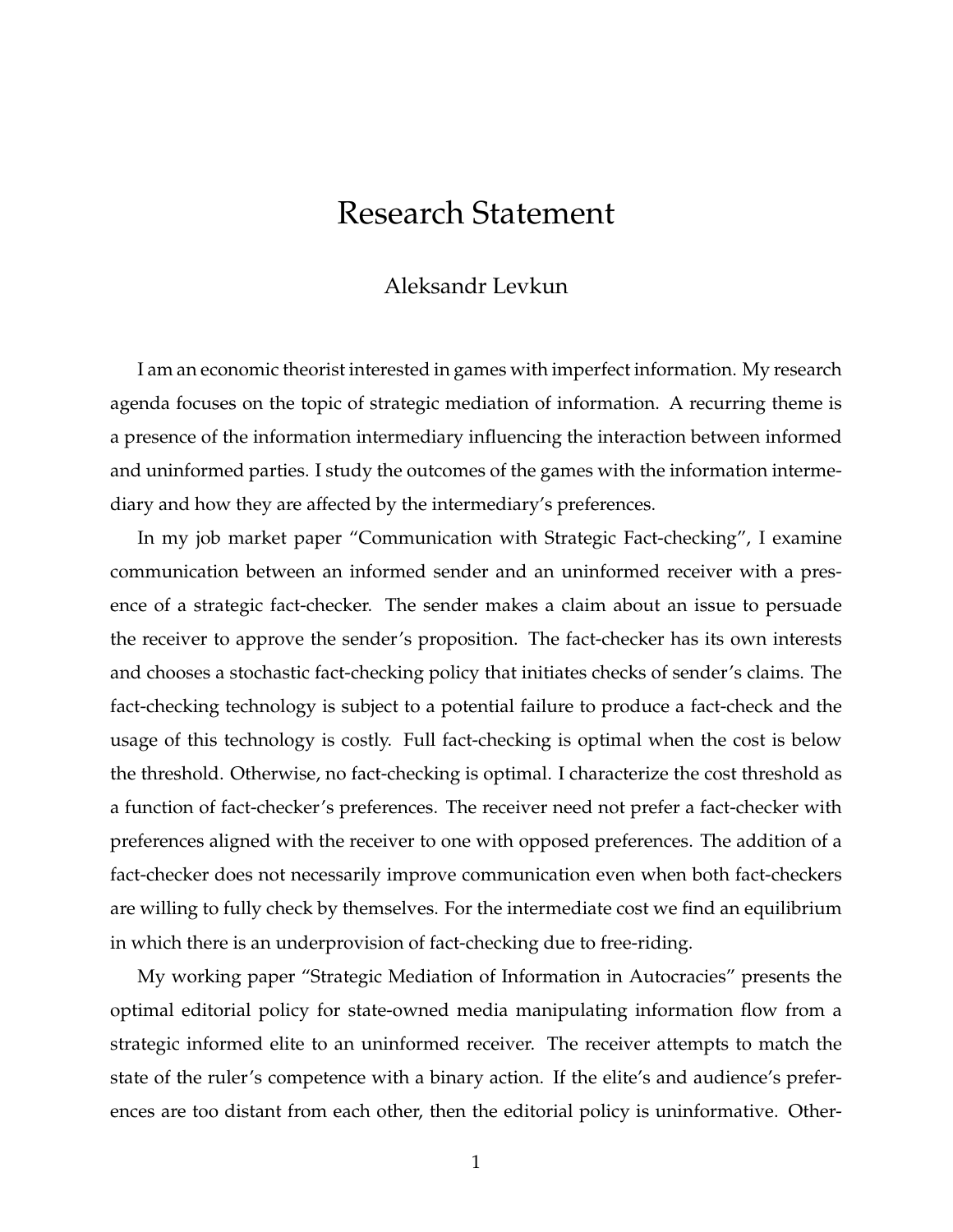wise, the media signal whether the state is higher or lower than a threshold which depends on the elite's preferences. The media benefit from a more lenient elite, as long as the elite is not too lenient. The media are worse off when the receiver is more critical of the ruler, whereas the elite generally is better off when the receiver is more critical. When the receiver has private information about how critical he is, I characterize the lower bound on the media's payoff obtained within the class of restricted editorial policies. I identify a sufficient condition that implies the bound is achieved.

My third paper on the topic of strategic mediation "The Value of Data Records" (with Simone Galperti and Jacopo Perego) provides a new perspective on the classic problem of valuing information. Many online platforms intermediate trade between sellers and buyers relying on individual data records of their personal characteristics. A key question this paper tackles is how much value a platform derives from each record. Is this value higher for one buyer than for another? What are its properties? We answer these questions by combining a modern information-design perspective with classic duality methods. We show that the value of a buyer's record cannot be correctly assessed by focusing only on the payoff that a platform directly earns from the trade between that buyer and a seller. This is because of a novel externality between records, which arises when a platform pools records to withhold information from the sellers. We characterize how much a platform is willing to pay for more records—e.g., for getting new buyers to join it—and for better records—e.g., for more information about existing buyers. Our analysis establishes basic properties of the demand side of data markets and our methods apply generally to a large class of principal-agent problems.

I also have a project on "Subjective Uncertainty and Contract Dissolution" (with Renee Bowen and Malte Lammert). We study how subjective uncertainty about rent distribution affects parties' incentives to revoke a formal agreement. Parties initiate a relationship based on an optimistic assessment, but over time may learn that the underlying state is undesirable and the contract is generating a value less than their outside option. We provide a rationale for contract dissolution and lawsuits arising around contractual agreements and provide a model that makes predictions about the time it takes for contracts to dissolve as a function of the parties' prior beliefs. We show that a relationship can only be